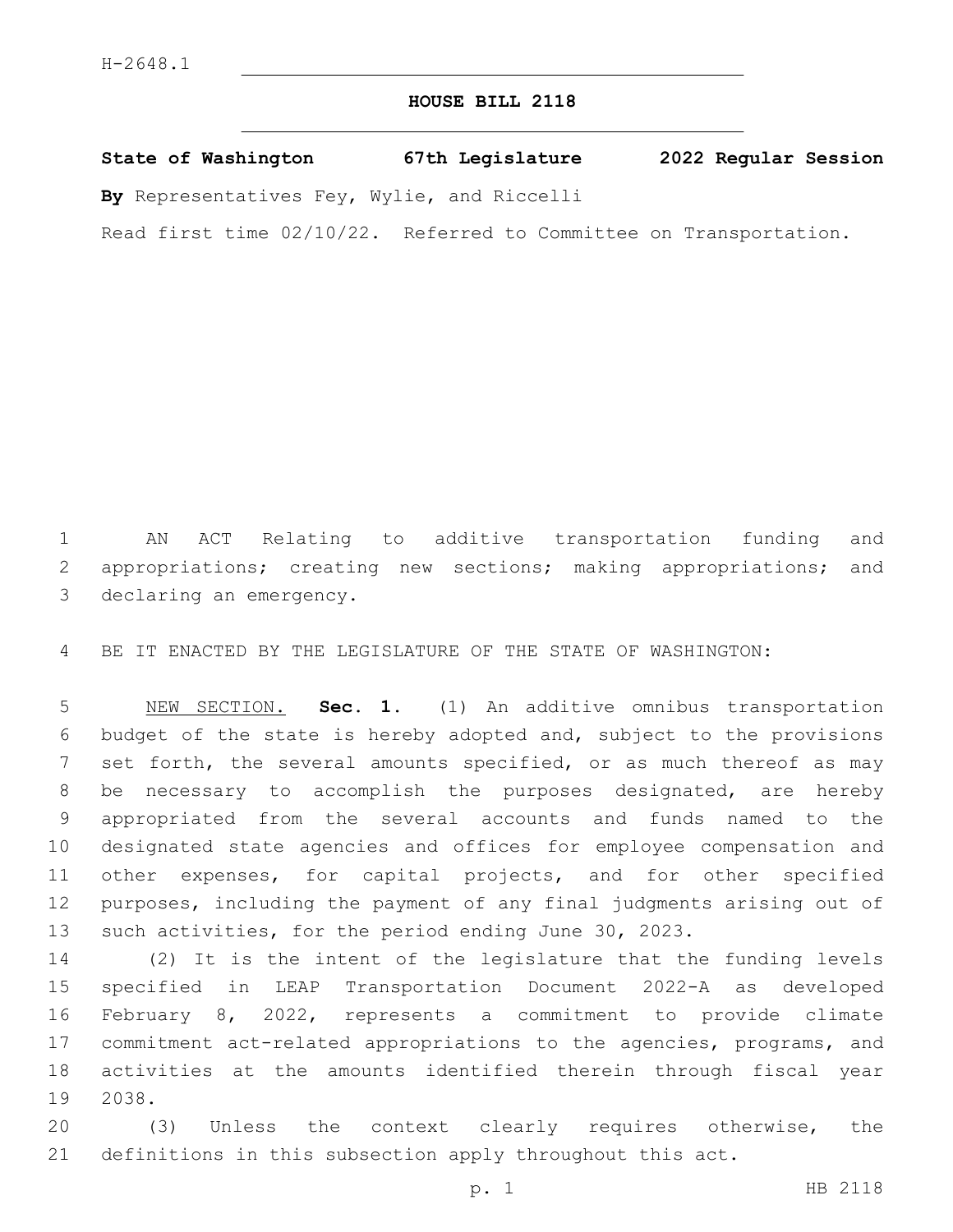(a) "Fiscal year 2022" or "FY 2022" means the fiscal year ending 2 June 30, 2022.

 (b) "Fiscal year 2023" or "FY 2023" means the fiscal year ending June 30, 2023.4

5 (c) "FTE" means full-time equivalent.

 (d) "Lapse" or "revert" means the amount shall return to an 7 unappropriated status.

 (e) "Provided solely" means the specified amount may be spent only for the specified purpose. Unless otherwise specifically authorized in this act, any portion of an amount provided solely for a specified purpose that is not expended subject to the specified conditions and limitations to fulfill the specified purpose shall 13 lapse.

 (f) "Reappropriation" means appropriation and, unless the context clearly provides otherwise, is subject to the relevant conditions and 16 limitations applicable to appropriations.

 (g) "LEAP" means the legislative evaluation and accountability 18 program committee.

**2021-2023 FISCAL BIENNIUM**

## **GENERAL GOVERNMENT AGENCIES—OPERATING TRANSPORTATION AGENCIES—OPERATING**

NEW SECTION. **Sec. 201. FOR THE DEPARTMENT OF LICENSING**

23 Move Ahead WA Flexible Account—State Appropriation . . . . \$1,691,000 The appropriations in this section are subject to the following 25 conditions and limitations:

 (1) \$550,000 of the move ahead WA flexible account—state appropriation is provided solely for an interagency transfer to the department of children, youth, and families to provide driver's license support to a larger population of foster youth than is currently being served. Support services include reimbursement of driver's license issuance costs, fees for driver training education, 32 and motor vehicle liability insurance costs.

 (2) \$1,000,000 of the move ahead WA flexible account—state appropriation is provided solely for estimated implementation costs 35 associated with new revenues.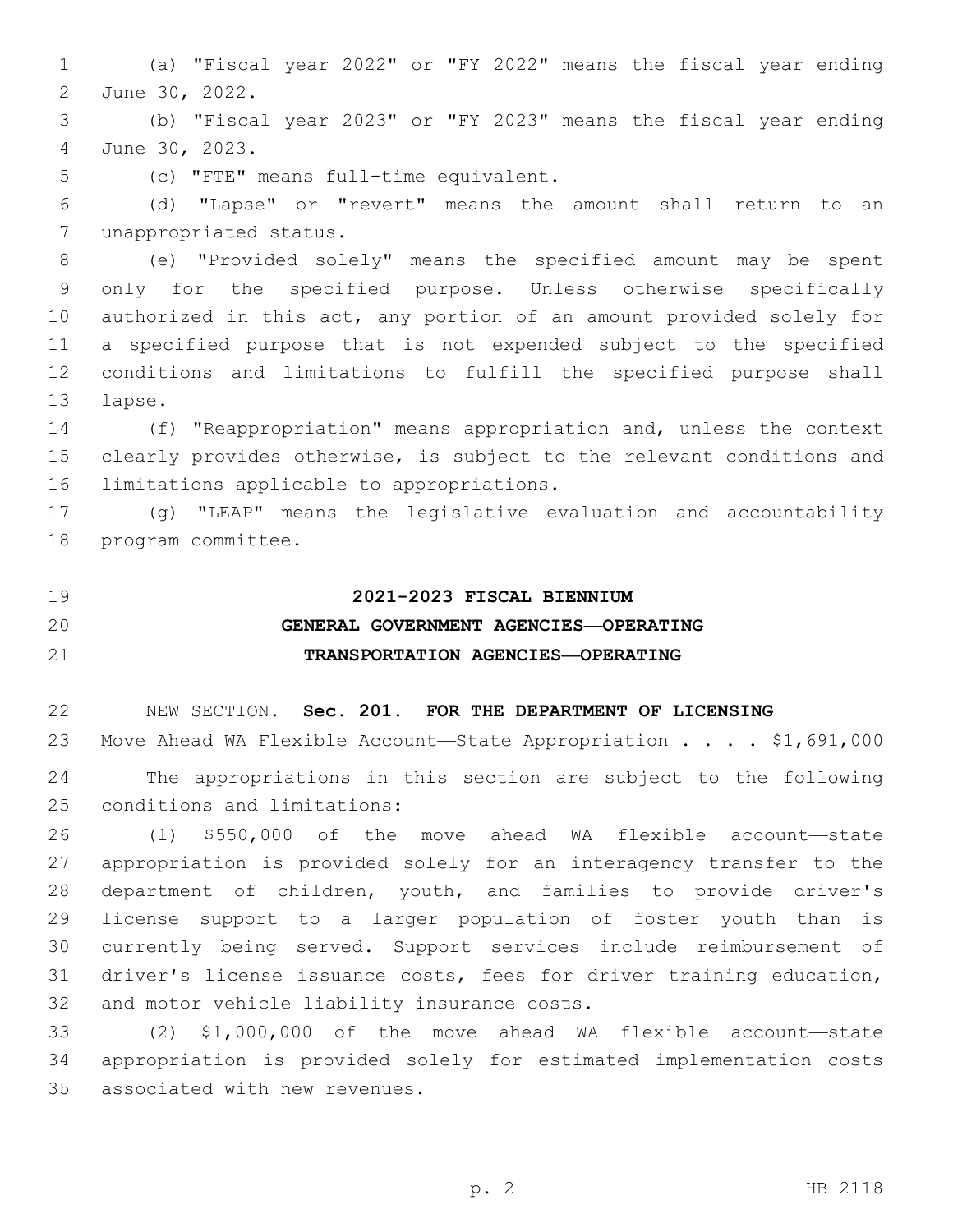(3) \$141,000 of the move ahead WA flexible account—state appropriation is provided solely for Substitute Senate Bill No. 5815 (homeless identicard).3

### NEW SECTION. **Sec. 202. FOR THE TRANSPORTATION COMMISSION**

 Within the parameters established by RCW 47.56.880, the commission shall review toll revenue performance on the Interstate 405 and state route number 167 corridor and adjust Interstate 405 tolls as appropriate to increase toll revenue to provide sufficient funds for payments of future debt pursuant to RCW 47.10.896 and to support improvements to the corridor. The commission may consider 11 adjusting maximum toll rates, minimum toll rates, time-of-day rates, restricting direct access ramps to transit and HOV vehicles only, or any combination thereof, in setting tolls to increase toll revenue.

### NEW SECTION. **Sec. 203. FOR THE DEPARTMENT OF COMMERCE**

15 Move Ahead WA Flexible Account—State Appropriation . . . . \$10,000

 The appropriation in this section is subject to the following conditions and limitations: \$10,000 of the move ahead WA flexible account—state appropriation is provided solely to prepare to award funds for facilities engaged in research, development, or manufacturing of new sustainable aviation technologies. The purpose is to support adoption of zero emissions aircraft and sustainable aviation fuels, reduce harmful aviation-related emissions, and reduce the aviation industry's reliance on fossil fuels. Sustainable aviation projects may include, but are not limited to: (1) Facilities or equipment for development of batteries and electric motors for aviation; (2) facilities or equipment for development of sustainable aviation fuel; or (3) hydrogen electrolyzers and storage. The department must select projects, which may include planning, to propose to the legislature for funding. The department shall submit a report to the transportation committees of the legislature by December 1, 2022, identifying the selected sustainable aviation 32 projects for funding by the legislature.

### NEW SECTION. **Sec. 204. FOR THE DEPARTMENT OF TRANSPORTATION— AVIATION—PROGRAM F**

| 35 Aeronautics Account-State Appropriation. \$1,000,000        |  |  |
|----------------------------------------------------------------|--|--|
| 36 Move Ahead WA Flexible Account-State Appropriation \$10,000 |  |  |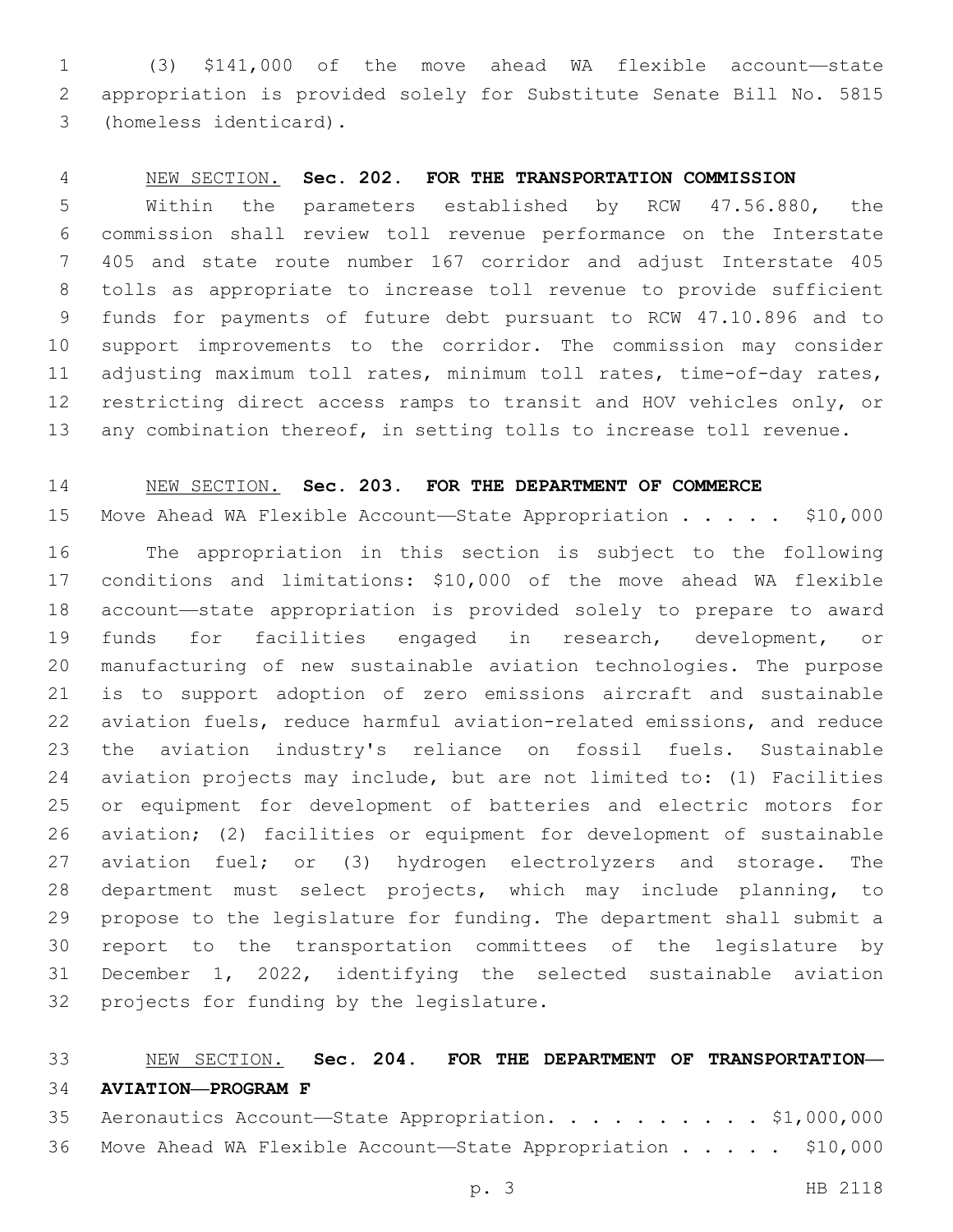TOTAL APPROPRIATION. . . . . . . . . . . . . . . . \$1,010,000

 The appropriation in this section is subject to the following conditions and limitations: \$10,000 of the move ahead WA flexible account—state appropriation is provided solely for the creation of a sustainable aviation grant program for airports. The purpose of the grant program is to support adoption of zero emissions aircraft and sustainable aviation fuels, reduce harmful aviation-related emissions, and reduce the aviation industry's reliance on fossil fuels. Sustainable aviation projects may include, but are not limited to: (1) Sustainable aviation fuel storage; (2) electrification of ground support equipment; (3) electric aircraft charging infrastructure; (4) airport clean power production; or (5) electric vehicle charging stations whose infrastructure also supports ground support equipment and electric aircraft charging. The department must select projects, which may include planning, to propose to the legislature for funding. The department shall submit a report to the transportation committees of the legislature by December 1, 2022, identifying the selected sustainable aviation projects for funding by 19 the legislature.

### NEW SECTION. **Sec. 205. FOR THE DEPARTMENT OF TRANSPORTATION— HIGHWAY MAINTENANCE—PROGRAM M**

22 Move Ahead WA Account-State Appropriation . . . . . . . \$47,000,000

# NEW SECTION. **Sec. 206. FOR THE DEPARTMENT OF TRANSPORTATION— TRAFFIC OPERATIONS—PROGRAM Q**

25 Move Ahead WA Account—State Appropriation . . . . . . . \$3,100,000

 NEW SECTION. **Sec. 207. FOR THE DEPARTMENT OF TRANSPORTATION— TRANSPORTATION MANAGEMENT AND SUPPORT—PROGRAM S**

28 Move Ahead WA Flexible Account—State Appropriation . . . . \$2,000,000

# NEW SECTION. **Sec. 208. FOR THE DEPARTMENT OF TRANSPORTATION— TRANSPORTATION PLANNING, DATA, AND RESEARCH—PROGRAM T**

Move Ahead WA Flexible Account—State Appropriation . . . . \$2,500,000

### NEW SECTION. **Sec. 209. FOR THE DEPARTMENT OF TRANSPORTATION— CHARGES FROM OTHER AGENCIES—PROGRAM U**

Move Ahead WA Flexible Account—State Appropriation . . . . \$2,000,000

p. 4 HB 2118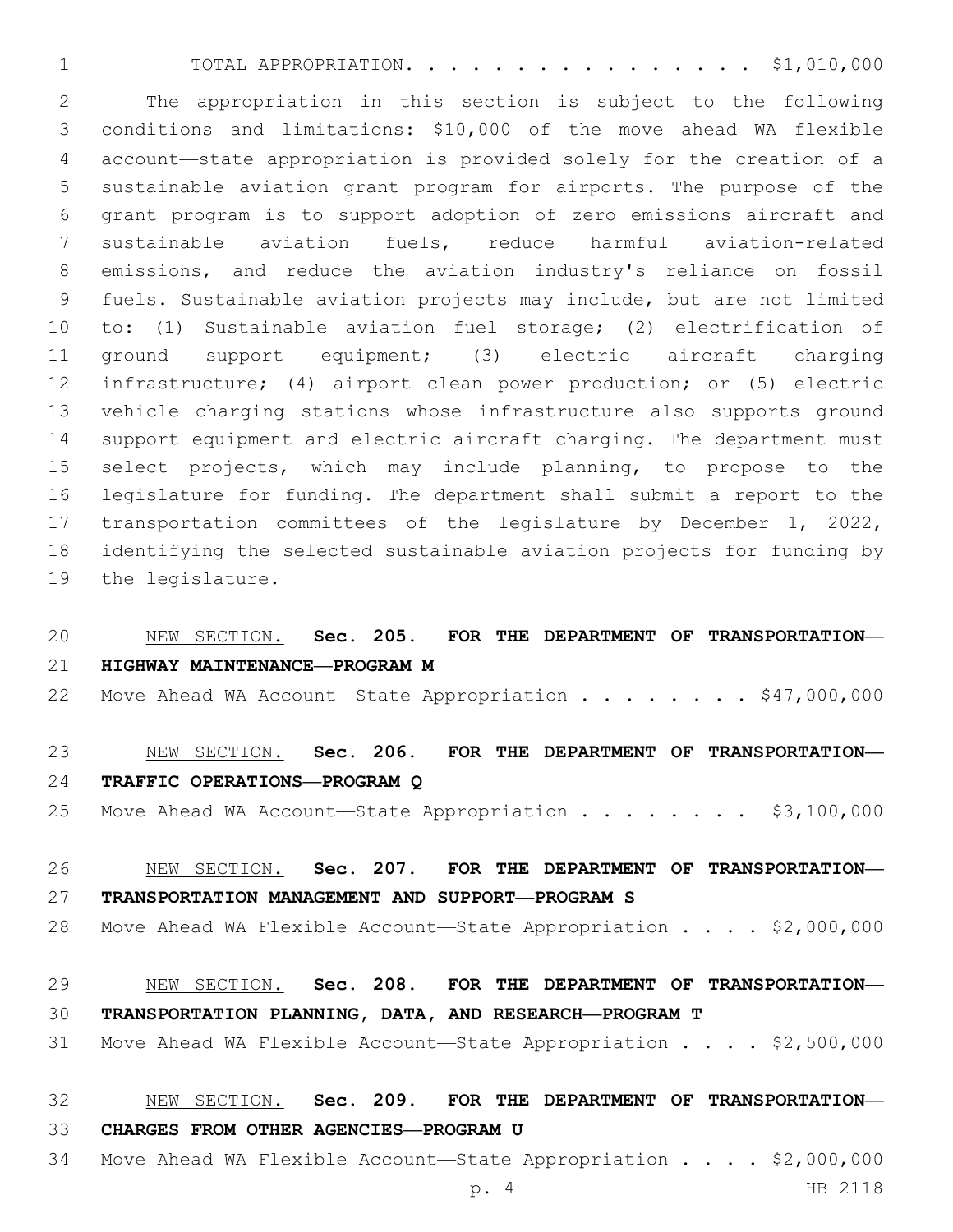NEW SECTION. **Sec. 210. FOR THE DEPARTMENT OF TRANSPORTATION— PUBLIC TRANSPORTATION—PROGRAM V**

Climate Transit Programs Account—State Appropriation . . \$54,260,000

 The appropriations in this section are subject to the following 5 conditions and limitations:

 (1) \$4,680,000 of the climate transit programs account—state appropriation is provided solely for the projects and activities as listed in LEAP Transportation Document 2022-NL-3 as developed 9 February 8, 2022.

 (2) \$14,120,000 of the climate transit programs account—state appropriation is provided solely for newly selected special needs 12 grants.

 (3) \$29,750,000 of the climate transit programs account—state appropriation is provided solely for transit support grants.

 (4) \$4,710,000 of the climate transit programs account—state appropriation is provided solely for newly selected green 17 transportation grants.

 (5) \$1,000,000 of the climate transit programs account—state appropriation is provided solely for newly selected transit coordination grants. The department shall give priority to grant proposals that promote the formation of joint partnerships between transit agencies or merge service delivery across entities.

 NEW SECTION. **Sec. 211. FOR THE DEPARTMENT OF TRANSPORTATION— MARINE—PROGRAM X**

25 Move Ahead WA Flexible Account-State Appropriation . . . \$22,000,000

#### **TRANSPORTATION AGENCIES—CAPITAL**

 NEW SECTION. **Sec. 301. FOR THE TRANSPORTATION IMPROVEMENT BOARD** 28 Climate Active Transportation Account-State 29 Appropriation . . . . . . . . . . . . . . . . . . \$3,440,000 The appropriations in this section are subject to the following conditions and limitations: The entire climate active transportation account—state appropriation is provided solely for newly selected 33 complete streets grants.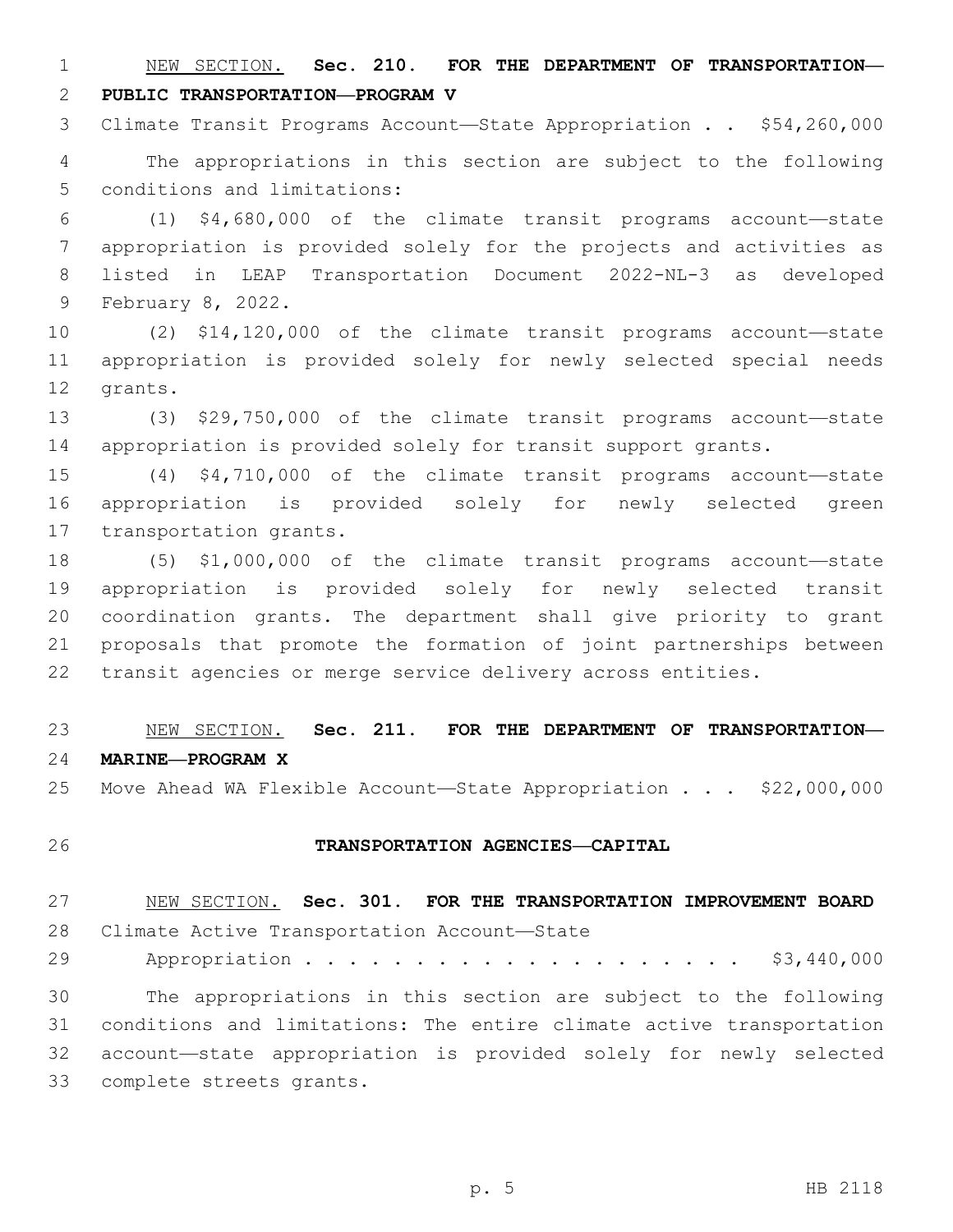NEW SECTION. **Sec. 302. FOR THE DEPARTMENT OF TRANSPORTATION— IMPROVEMENTS—PROGRAM I**

3 Move Ahead WA Account—State Appropriation . . . . . . \$730,000,000 4 Move Ahead WA Account-Federal Appropriation . . . . . \$100,000,000 TOTAL APPROPRIATION. . . . . . . . . . . . . . . \$830,000,000

 The appropriations in this section are subject to the following conditions and limitations: The entire move ahead WA account—state appropriation and move ahead WA account—federal appropriation are provided solely for the state highway projects and activities as listed in LEAP Transportation Document 2022 NL-1 as developed 11 February 8, 2022.

### NEW SECTION. **Sec. 303. FOR THE DEPARTMENT OF TRANSPORTATION— PRESERVATION—PROGRAM P**

14 Move Ahead WA Account—Federal

15 Appropriation . . . . . . . . . . . . . . . . . \$101,000,000

 The appropriation in this section is subject to the following conditions and limitations: The entire move ahead WA account—federal appropriation is provided solely for the state highway preservation projects and activities as listed in LEAP Transportation Document 20 2022 NL-1 as developed February 8, 2022.

### NEW SECTION. **Sec. 304. FOR THE DEPARTMENT OF TRANSPORTATION— WASHINGTON STATE FERRIES CONSTRUCTION—PROGRAM W**

23 Move Ahead WA Flexible Account-State Appropriation . . . \$25,000,000

 The appropriation in this section is subject to the following 25 conditions and limitations:

 (1) \$10,000,000 of the move ahead WA flexible account—state appropriation is provided solely for vessel and terminal preservation 28 projects.

 (2) \$15,000,000 of the move ahead WA flexible account—state appropriation is provided solely for the sixth hybrid electric 31 Olympic class vessel.

# NEW SECTION. **Sec. 305. FOR THE DEPARTMENT OF TRANSPORTATION— RAIL—PROGRAM Y**

34 Move Ahead WA Flexible Account—State Appropriation . . . . \$8,500,000

35 Carbon Emissions Reduction Account-State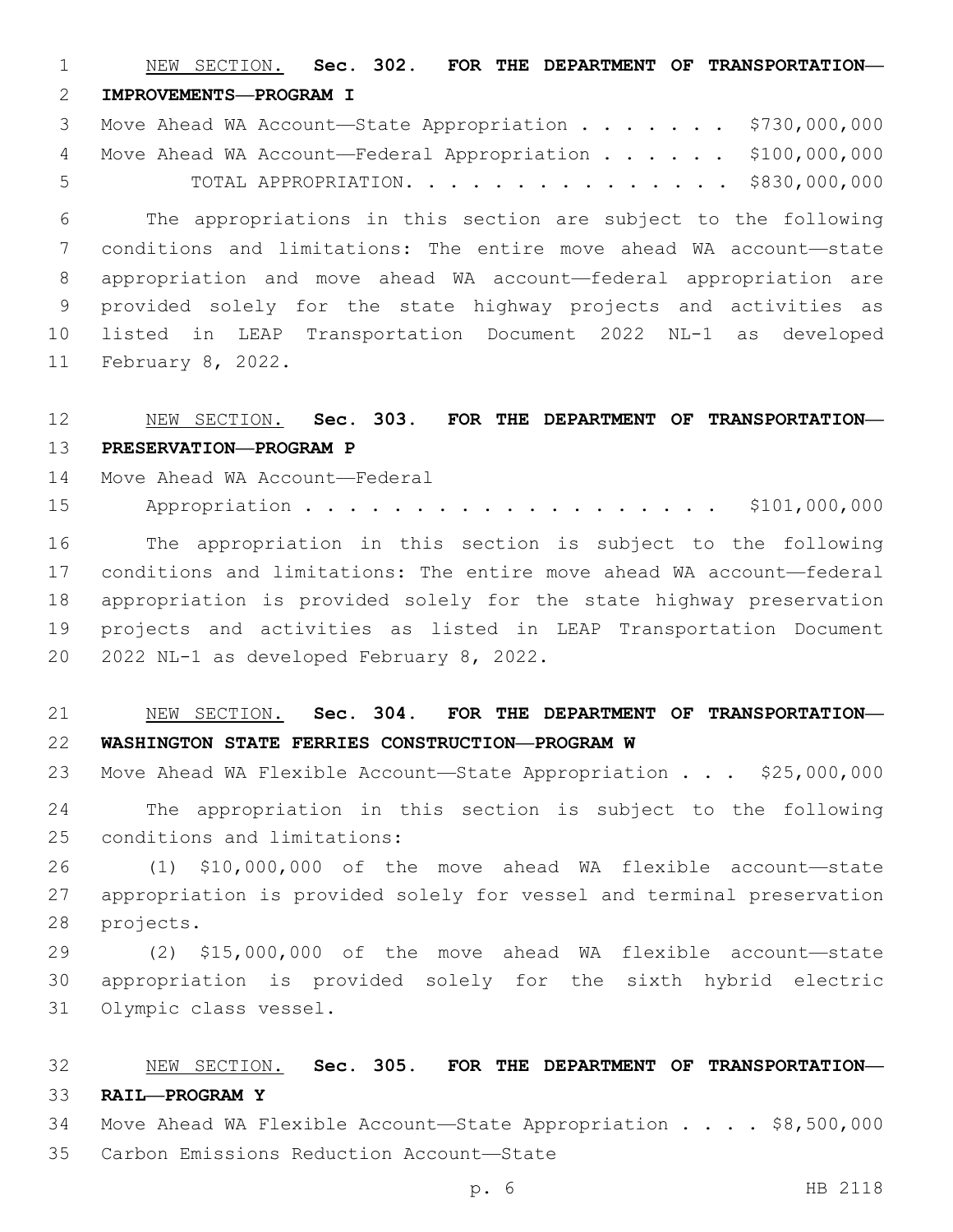1 Appropriation . . . . . . . . . . . . . . . . . . \$50,000,000 TOTAL APPROPRIATION. . . . . . . . . . . . . . . \$58,500,000

 The appropriation in this section is subject to the following conditions and limitations:4

 (1) The entire move ahead WA flexible account—state appropriation in this section is provided solely for the rail projects and activities as listed in LEAP Transportation Document 2022 NL-1 as 8 developed February 8, 2022.

 (2) \$50,000,000 of the carbon emissions reduction account—state appropriation is provided solely for state match contributions to support the department's application for pending federal grant opportunities. These funds are to remain in unallotted status and are 13 available only upon receipt of federal funds.

# NEW SECTION. **Sec. 306. FOR THE DEPARTMENT OF TRANSPORTATION— LOCAL PROGRAMS—PROGRAM Z**

|    | 16 Move Ahead WA Flexible Account-State Appropriation \$127,900,000 |
|----|---------------------------------------------------------------------|
|    | 17 Climate Active Transportation Account-State                      |
|    |                                                                     |
| 19 | TOTAL APPROPRIATION. \$147,260,000                                  |

 The appropriations in this section are subject to the following 21 conditions and limitations:

 (1) The entire move ahead WA flexible account—state appropriation is provided solely for the local road projects and activities as listed in LEAP Transportation Document 2022 NL-1 as developed 25 February 8, 2022.

 (2) \$6,890,000 of the climate active transportation account—state appropriation is provided solely for newly selected pedestrian and bicycle safety program projects as listed in LEAP Transportation 29 Document 2022 NL-2 as developed February 8, 2022.

 (3) \$6,830,000 of the climate active transportation account—state appropriation is provided solely for newly selected safe routes to 32 school grants.

 (4) \$5,640,000 of the climate active transportation account—state appropriation is provided solely for newly selected pedestrian and 35 bicycle grants.

#### **TRANSFERS AND DISTRIBUTIONS**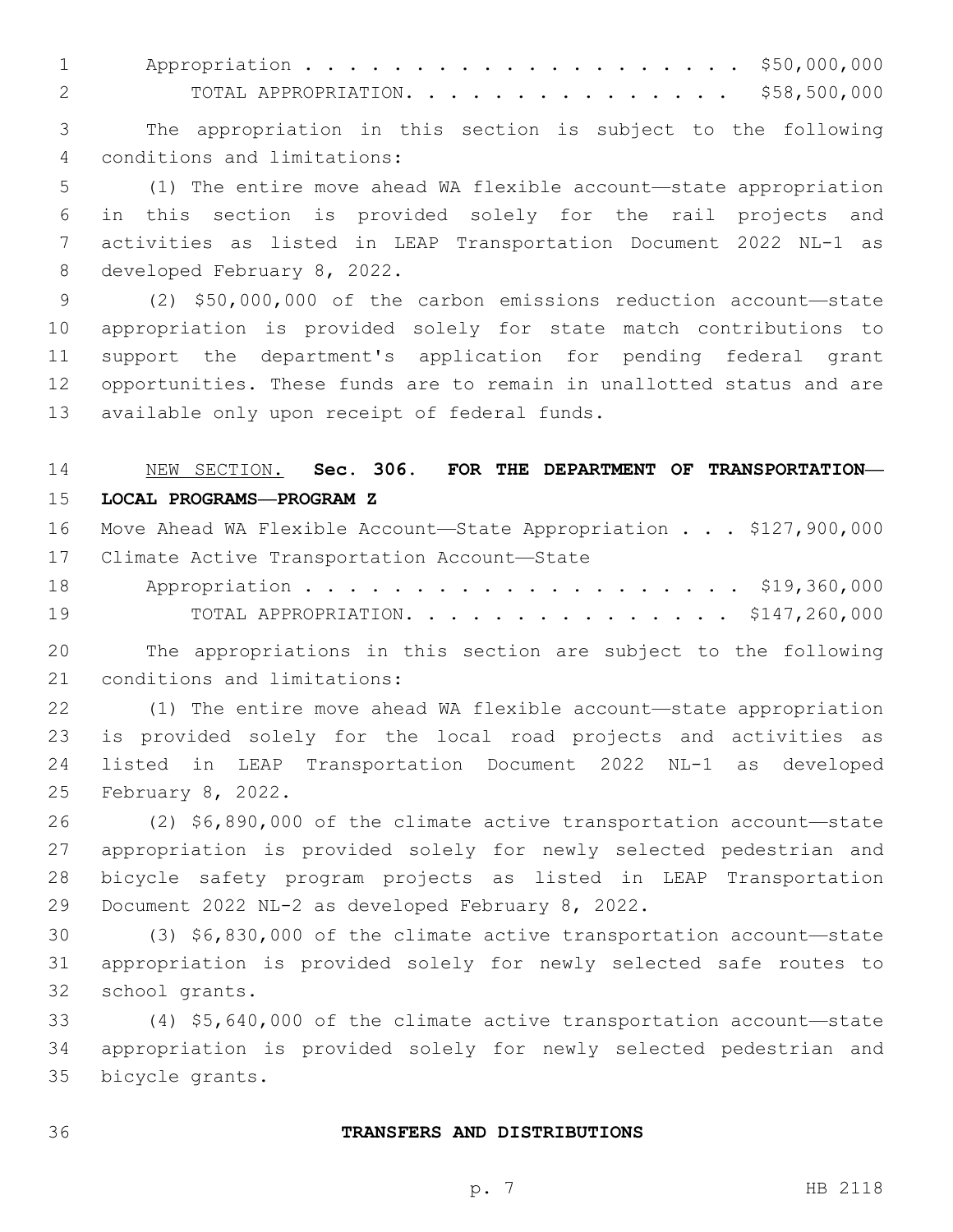NEW SECTION. **Sec. 401. FOR THE STATE TREASURER—ADMINISTRATIVE TRANSFERS**

3 Move Ahead WA Account-State Appropriation:

For transfer to the Puget Sound Ferry4

5 Operations Account-State. . . . . . . . . . . . . . . \$600,000

 The amount transferred in this section represents an estimate of fare replacement revenue to account for the implementation of 18 and 8 under fare-free policies.

### **MISCELLANEOUS**

 NEW SECTION. **Sec. 501.** If any provision of this act or its application to any person or circumstance is held invalid, the remainder of the act or the application of the provision to other persons or circumstances is not affected.

 NEW SECTION. **Sec. 502.** This act is necessary for the immediate preservation of the public peace, health, or safety, or support of the state government and its existing public institutions, and takes effect immediately.

(End of Bill)